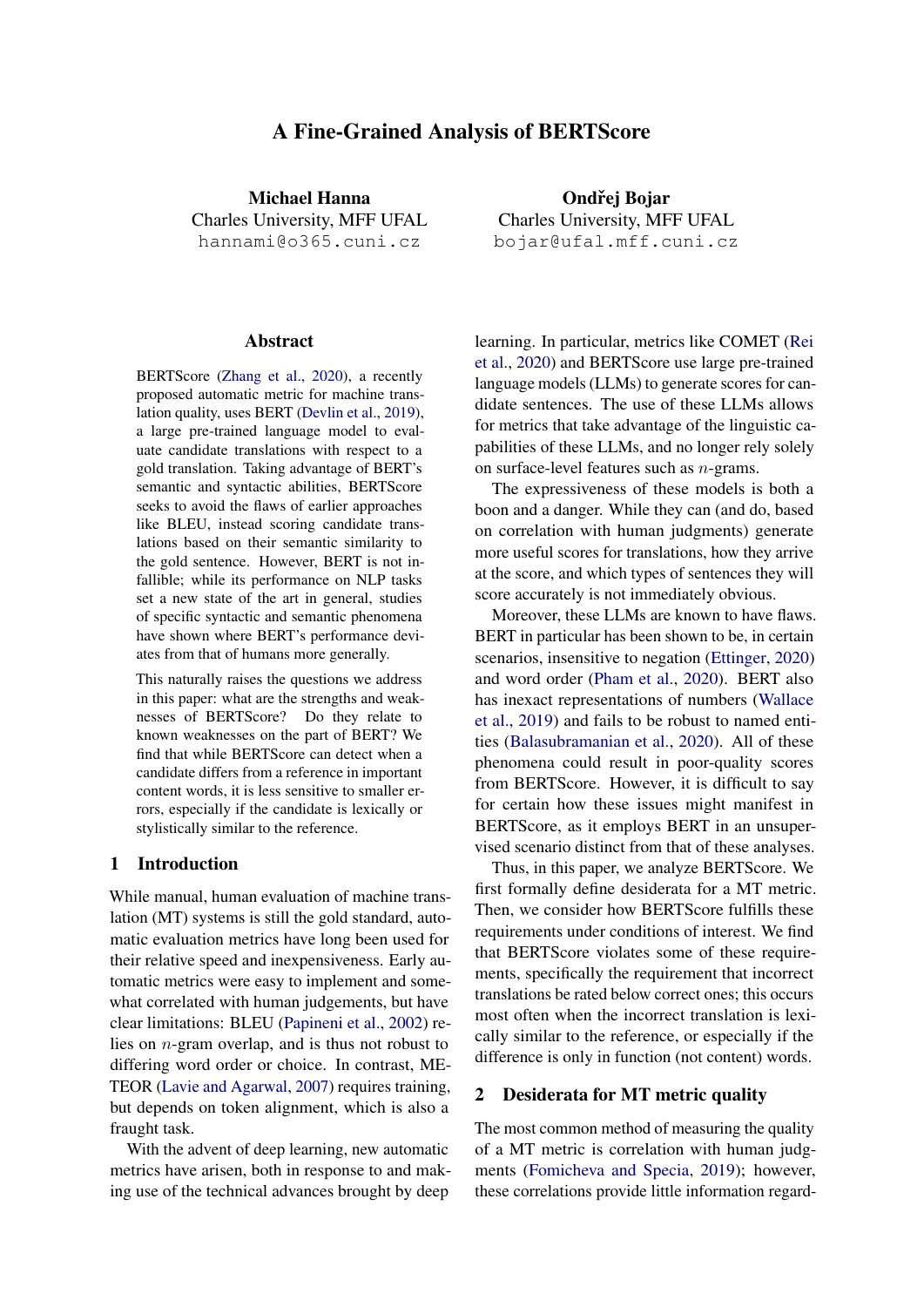ing when and why an MT metric differs from human judgment. In this paper, we consider three ways of examining MT metric quality, with the aim of determining the failure cases of MT metrics.

In all of our experiments, we assume the following setup. We have a MT metric, which we take to be a function  $M$  that takes as input a reference and candidate translation, and outputs a score in  $[0, 1]$ . We also have a dataset D, consisting of triples  $(x, Y, B)$  where x is a source sentence, Y is a list of at least two reference translations, and  $B$  is a list of at least one "bad" translation, which contains errors.

Then we state that a good MT metric<sup>[1](#page-0-0)</sup> M fulfills, for any triple  $(x, Y, B) \in \mathcal{D}$ , where  $Y =$  $\{y_1, y_2, \ldots, y_n\}$ , and  $B = \{b_1, b_2, \ldots, b_m\}$ , the following conditions:

- (i) For any pair  $(y, y')$  of reference translations from Y,  $M(y, y') \approx M(y, y') \approx 1$ .
- (ii) For any reference translation  $y \in Y$  and candidate translation  $b \in B$ ,  $M(y, b) < 1$  and  $M(b, y) < 1$ . It follows that given another reference translation  $y' \in Y$ , we should have that  $M(y, b) < M(y, y')$  and so on.
- (iii) If we know the relative quality of the bad translations in  $B$ , let  $B$  be a list sorted in decreasing order of translation quality, such that  $b_1$  is better than  $b_2$ , and so on. Then for any reference translation y, and bad translations  $b_i, b_j$  from B, where  $i < j$ ,  $M(y, b_i) >$  $M(y, b_i)$ .

Put simply, (i) reference translations should be scored near 1 when compared to each other, (ii) bad candidate translations should be scored worse than reference translations, and (iii) the scoring of bad candidate translations should reflect their relative quality.

To use this framework to investigate the failure points of MT metrics, we simply need a dataset that contains phenomena of interest; for example, we might be interested in knowing if a MT metric is able to distinguish between translations that do and do not correctly render negation. Then, we simply compute the quantities discussed in conditions (i) through (iii) for each example, and see which, if any, conditions are violated. If, for example, condition (i) is violated when two equivalent

references employ different types of negation, this might imply that our metric is not robust to this sort of negation phenomenon.

Note that these desiderata only concern the scores given to the reference and candidate sentences; the source-language sentence is ignored. This is because we define these desiderata keeping in mind that many MT metrics (including BERTScore) operate only in the target language<sup>[2](#page-0-0)</sup>. We can thus avoid assuming the existence of a source sentence whatsoever, allowing the construction of datasets consisting only of reference and bad candidate translations that exhibit phenomena of interest. However, it may be desirable to use real translations, so that the dataset reflects the distribution of real-world translation errors.

#### <span id="page-1-0"></span>3 BERTScore and BERT

# 3.1 BERTScore

In this paper, our metric of interest is BERTScore [\(Zhang et al.,](#page-10-0) [2020\)](#page-10-0). To compute BERTScore, we first feed a reference and candidate translation for a given sentence into BERT, and retrieve their token level vector representations. Let  $z$  be the representations of the reference and  $\hat{z}$  those of the candidate. Then we compute the precision and recall metrics for BERTScore by comparing each token representation  $z_i$  of the reference translation to each token representation  $\hat{z}_i$  of the candidate translation as follows:

$$
P_{BERT} = \frac{1}{|\hat{z}|} \sum_{\hat{z}_j \in \hat{z}} \max_{z_i \in z} z_i^\top \hat{z}_j
$$

$$
R_{BERT} = \frac{1}{|z|} \sum_{z_i \in z} \max_{\hat{z}_j \in \hat{z}} z_i^\top \hat{z}_j
$$

The  $F_1$  score can be defined as usual. As BERTScore can range from -1 to 1, but most often inhabits the upper end of that range, its creators suggest the use of baseline scaling, which generally leaves BERTScore in the range [0,1], as desired for use with our prior formalization. Baseline rescaling is performed for  $P_{BERT}$  as

$$
\hat{P}_{BERT} = \frac{P_{BERT} - a}{1 - a}
$$

and likewise for  $R_{BERT}$ ; *a* is an empirical lower bound on observed BERTScore.

<sup>&</sup>lt;sup>1</sup>We assume WLOG that the metric's scores are normalized such that better translations receive higher mean scores, and equally good candidates receive a score near 1.

<sup>&</sup>lt;sup>2</sup>In the long term, explicit inclusion of the source sentence in MT evaluation would be useful but that is not the concern of this work.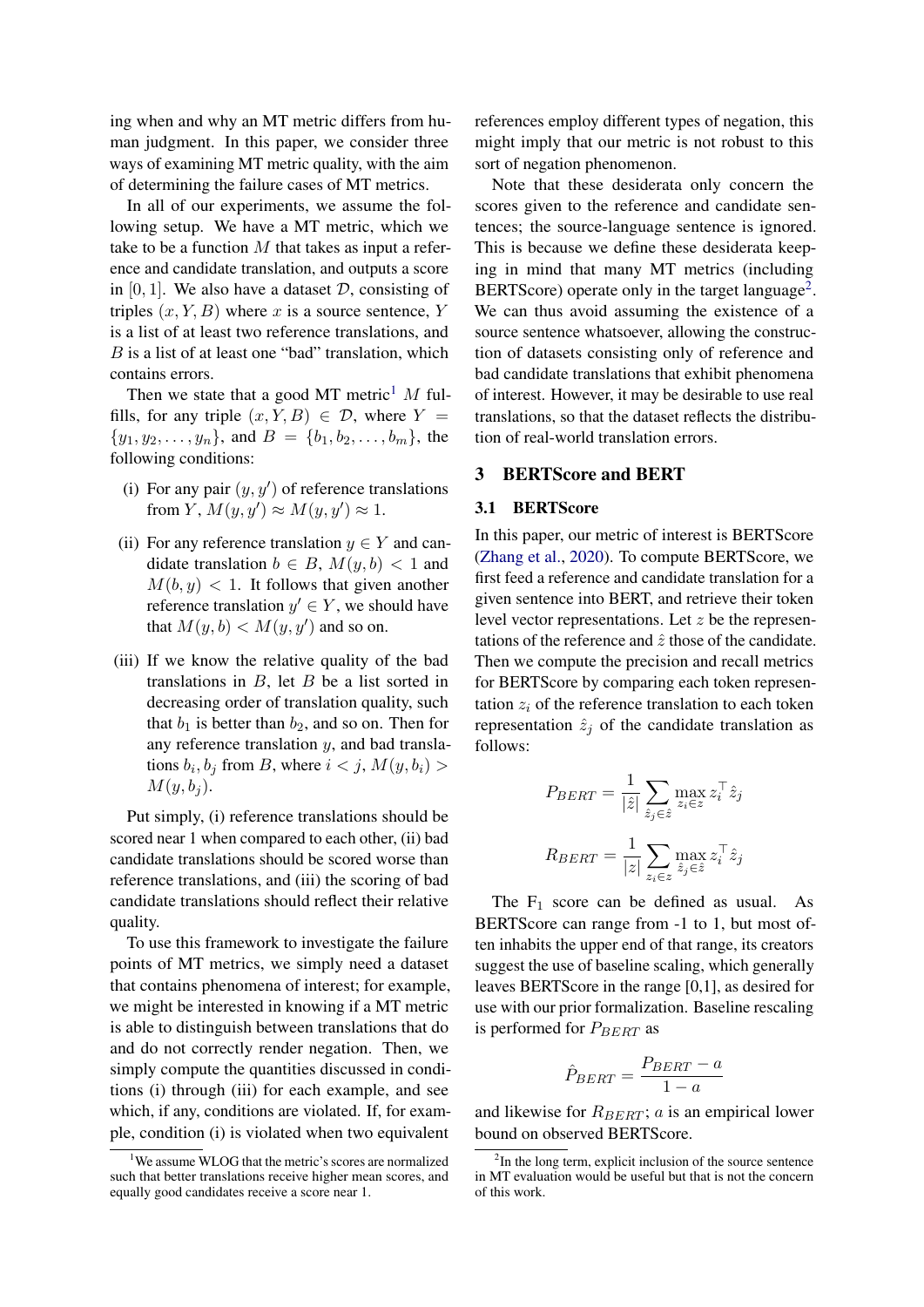The form of BERTScore naturally leads to its interpretation as a similarity-based metric. It penalizes candidates containing words whose representations are not similar to any of the reference's words' representations (precision), and vice-versa (recall). As a result, the quality and characteristics of these representations, derived from BERT, will play a key role in the quality of BERTScore.

## 3.2 BERT

What, then, is known about BERT, and its syntactic and semantic capabilities? Of the two, it is syntax that BERT is most widely claimed to capture within its internal representations: [Hewitt and Manning](#page-9-7) [\(2019\)](#page-9-7) use structural probing to find dependency trees in BERT's vector geometry, while [Tenney](#page-9-8) [et al.](#page-9-8) [\(2019\)](#page-9-8) use probing to find part of speech tags and dependency arc labels, among other types of syntactic information. Analysis of BERT's attention has shown that certain heads attend to not only relevant linguistic units such as determiners of nouns and coreferent mentions [\(Clark et al.,](#page-8-2) [2019\)](#page-8-2), but also dependency relations [\(Htut et al.,](#page-9-9) [2019\)](#page-9-9).

However, these analyses of internal representations and the information contained therein occasionally come at odds with targeted evaluations of BERT's syntactic abilities. Despite BERT's supposed knowledge of syntax, its predictions often remain the same, even when its inputs are shuffled [\(Pham et al.,](#page-9-4) [2020\)](#page-9-4). Moreover, BERT does not seem to understand negation [\(Ettinger,](#page-9-3) [2020\)](#page-9-3); this may be due to BERT encoding syntactic information, but not necessarily using it in its predictions (Glavas and Vulić, [2021\)](#page-9-10).

For semantics, the situation is even more complicated. While BERT's performance on natural language understanding tasks set a new state of the art, more targeted tests of its semantic abilities have yielded less positive results. BERT has limited knowledge of lexical semantic relations such as hypernymy [\(Ravichander et al.,](#page-9-11) [2020\)](#page-9-11) and antonymy [\(Staliunaite and Iacobacci,](#page-9-12) [2020\)](#page-9-12). Moreover, it has fragile representations of named entities [\(Balasubramanian et al.,](#page-8-1) [2020\)](#page-8-1), and imprecise representations of numbers [\(Wallace et al.,](#page-9-5) [2019\)](#page-9-5). These flaws comprise specific linguistic phenomena that BERTScore, due to its use of BERT, might be unable to handle, and thus merit investigation.

<span id="page-2-0"></span>German Source: Ich habe mich konzentriert. Good Translation 1: I focused. Good Translation 2: I've been concentrating. Bad Translation 1: I've focused me. Bad Translation 2: I have focussed. Broad phenomenon: Verb Tense / Aspect / Mood Specific phenomenon: Reflexive - Perfect

Figure 1: Example data from TQ-AutoTest.

### 4 Experiments

For our experiments, we utilize the framework described in Section [2](#page-0-1) to investigate the questions about BERT described in Section [3.](#page-1-0) As the number of datasets that fit our framework is few, we limit ourselves to three primary experiments.

#### <span id="page-2-1"></span>4.1 TQ-AutoTest

First, we apply our framework to the TQ-AutoTest dataset [\(Macketanz et al.,](#page-9-13) [2018\)](#page-9-13). Originally used for targeted evaluation of MT systems, it includes German source sentences that each exhibit one of 14 different linguistic phenomena, such as ambiguity, composition, and subordination.

Each example contains a source sentence, annotated with the broader and more specific phenomenon it exhibits, as well as 1-2 reference translations and 0-2 incorrect translations; see Figure [1](#page-2-0) for a sample. As the dataset released is small, we filter out phenomena containing fewer than 5 examples.

We can thus test condition (i) by computing the BERTScore between the two references, and verifying it is close to 1. We also test condition (ii) by comparing the BERTScore assigned (with respect to a given reference) to the other reference, and that which is assigned to a bad translation; the former should be greater than the latter. We cannot test condition (iii), as the dataset does not provide multiple bad translations sorted by quality.

# 4.2  $PE^2rr$

Second, we use the  $PE<sup>2</sup>rr$  dataset (Popović and Arčan, [2016\)](#page-9-14), which is a manually annotated error analysis of MT output. Each example in the dataset consists of a source sentence, one MT output, and two correct translations, along with two error annotations. These annotations are word-level annotations into 8 broadly non-linguistic classes, such as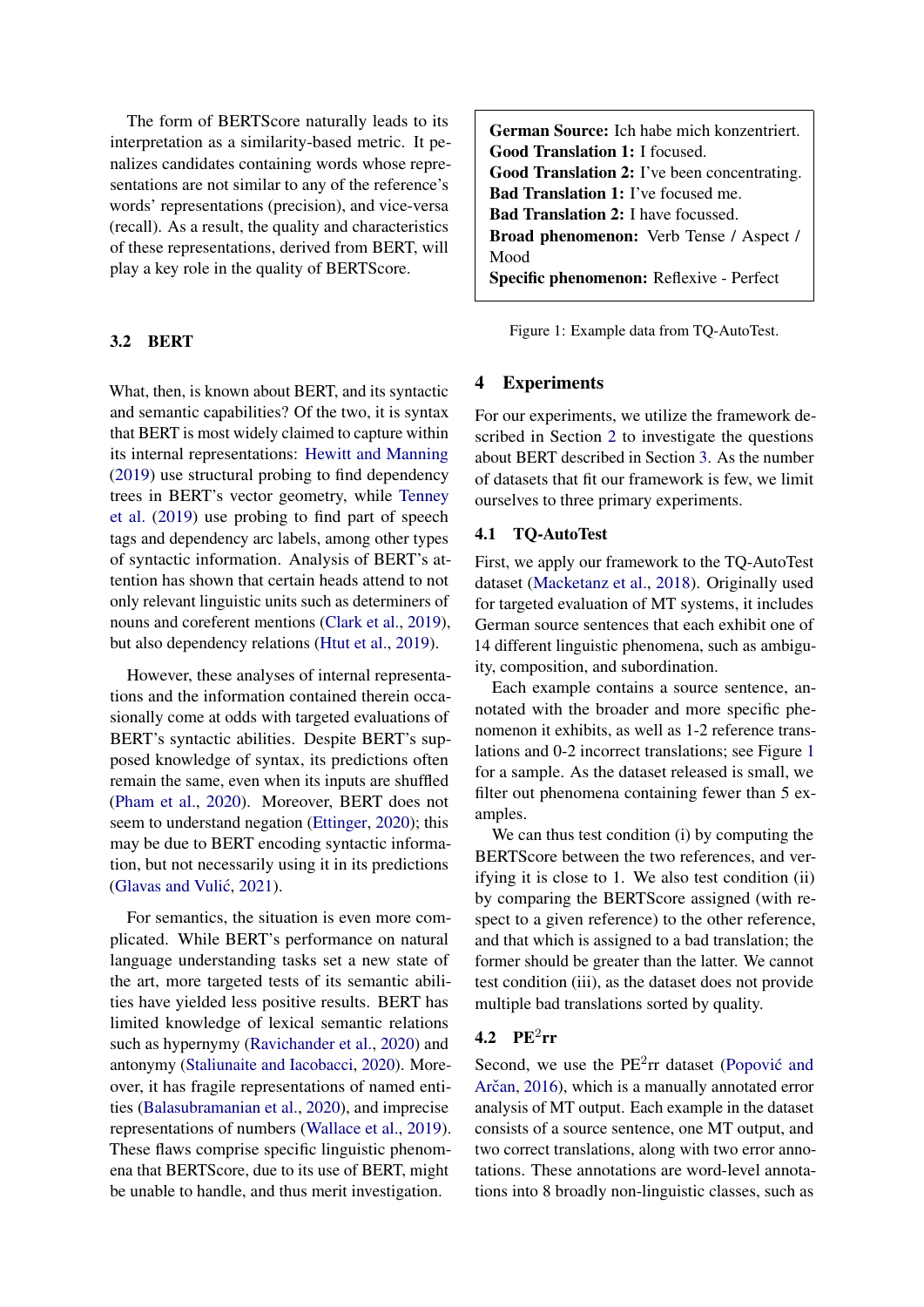<span id="page-3-0"></span>German Source: Frauen , die in Burkina Faso zu Hexen abgestempelt werden , weisen in der Regel einige gemeinsame gesellschaftliche Merkmale auf .

Original Translation (Annotated): Women in Burkina Faso [miss] are branded as witches , usually [miss] some common social features .

Post-edit: Women in Burkina Faso who are branded as witches usually have some common social features .

Original Reference: Women declared as witches in Burkina Faso usually have several common characteristics .

Figure 2: Example data from  $PE<sup>2</sup>rr$ . The "[miss]" tokens inserted in the original translation correspond to one of the annotator's error notations, indicating a missing word.

"addition", "lexical error", or "untranslated". See Figure [2](#page-3-0) for an example.

Despite the difference in annotation type, we apply our framework just as with the prior experiment. For consistency with the prior experiment, we use only the portion of the dataset where the target language is English (i.e., the German-English portion). We also filter out any examples in which the machine translation output is totally correct, as this would leave no bad examples with which to test conditions other than (i). This once more allows us to test conditions (i) and (ii).

### 4.3 Grammatical Error Correction

Finally, we use two non-MT datasets for grammatical error correction (GEC): the CoNLL 2014 shared task dataset [\(Ng et al.,](#page-9-15) [2014\)](#page-9-15), as well as additional annotations released by [Bryant and Ng](#page-8-3) [\(2015\)](#page-8-3). The former consists of non-native English speakers' essays on genetic testing, paired with annotated corrections from two annotators for each sentence. The latter adds additional annotators' corrections for each sentence, yielding 11 in total.

Of special interest in this dataset is the presence of, for each example, an incorrect sentence and 11 sets of error-annotated corrections that can be applied to obtain correct sentences. Thus, for each original, ungrammatical sentence, we have 10 (often distinct) grammatical sentences, whose meaning should be roughly the same; these act as reference sentences. This allows us to test conditions (i) and (ii).

We can also test condition (iii) by using the following moderate assumption: a sentence, originally grammatically incorrect, is more correct if more corrections have been applied to it. That is, applying one or more corrections (from the same annotator) brings an incorrect candidate sentence closer to the shared meaning of the reference sentences. This assumption can be false: sometimes a group of corrections, rather than one alone, is needed to increase the grammaticality of a sentence. But, this assumption allows us to apply an arbitrary number of corrections to an initially incorrect sentence, to generate intermediate incorrect sentences, with controlled, graded, levels of incorrectness.

So, we generate two incorrect candidates by applying different numbers of edits from the same annotator to one original sentence. We then generate a reference sentence by applying all of another annotator's edits. Finally, we calculate the BERTScore of each candidate with respect to this reference; the candidate that received more edits should receive a higher BERTScore. Note that the reference must be generated by a different set of edits; comparing partially-corrected sentences to a correct sentence generated from same edits would make this a trivial string comparison problem. Figure [3](#page-4-0) provides an example of this process.

### 5 Results

In the following section, we detail the experiments performed and their results. In all experiments, the original authors' implementation of BERTScore<sup>[3](#page-0-0)</sup> is used, with default baseline rescaling.

### 5.1 TQ-Autotest

As discussed in Section [4.1,](#page-2-1) we test conditions (i) and (ii) with the TQ-Autotest dataset. First, we filter the dataset to include only those examples for which there are at least two good translations  $(y, y')$ . Then, to test condition (i), we compute the BERTScore (BERTScore $(y, y')$ ) assigned to the pair of good translations, then compute the mean score for each category.

Note that one should not make absolute comparisons between the mean BERTScore assigned to each category and the desired value (1.0) of the mean score. Because BERTScore can easily be rescaled, it is more useful to verify that good translation pairs receive similar scores across categories;

<sup>3</sup>Available at [https://github.com/Tiiiger/bert\\_score](#page-0-0)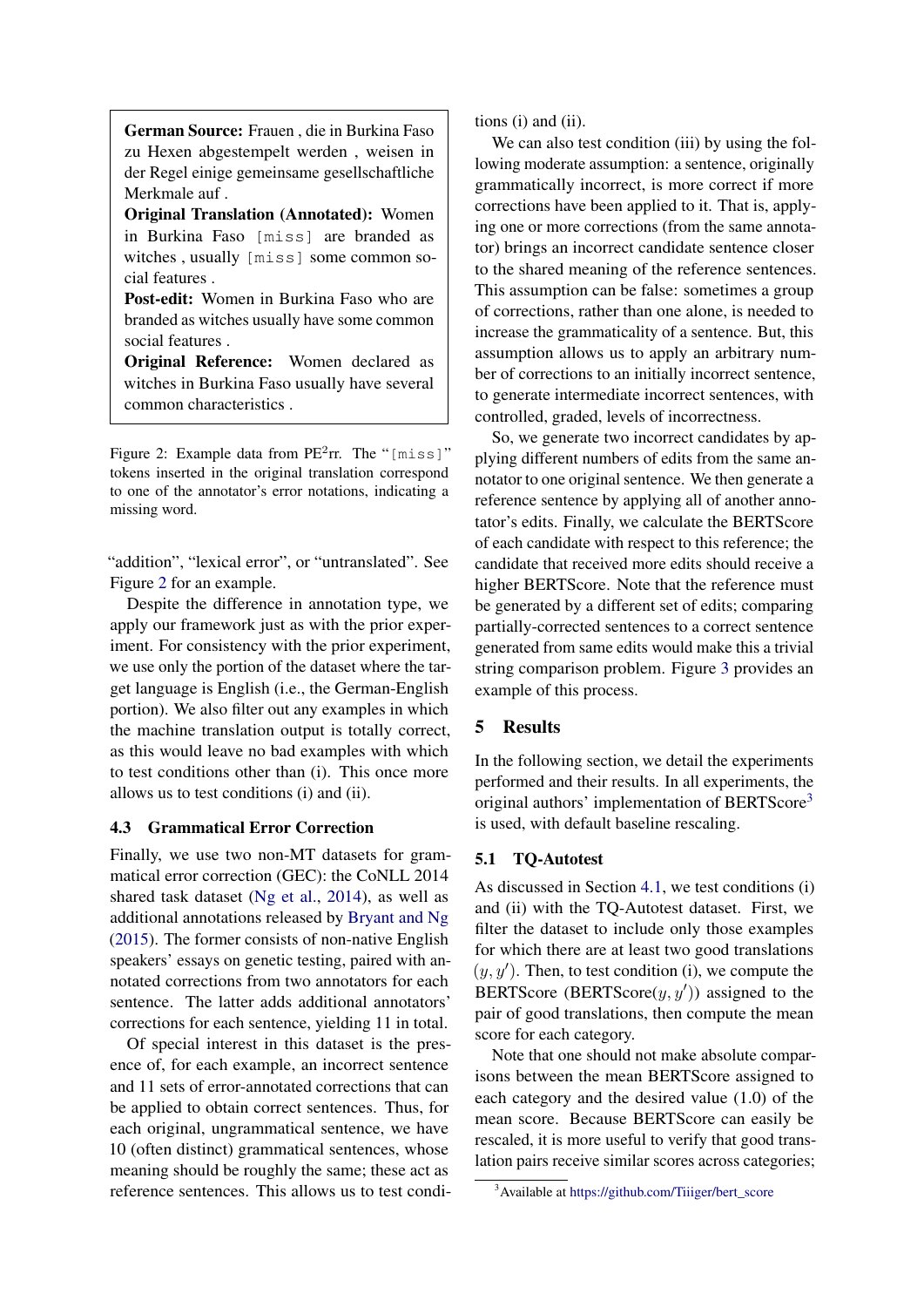<span id="page-4-0"></span>

| <b>Original:</b> As a result, if the situation keep go<br>on in this unexpected trend, it will cause a bad |  |  |  |
|------------------------------------------------------------------------------------------------------------|--|--|--|
| effect on the young generation.                                                                            |  |  |  |
| <b>Corrections (Annotator 2):</b>                                                                          |  |  |  |
| (7, 8, 'keeps', subject-verb agreement)                                                                    |  |  |  |
| (8, 10, 'following', word choice)                                                                          |  |  |  |
| $(10, 11, \, \degree)$ , preposition)                                                                      |  |  |  |
| (17, 18, 'have', word choice)                                                                              |  |  |  |
| (23, 24, 'younger', word form)                                                                             |  |  |  |
| <b>Original + 1 correction</b> $(b_1)$ : As a result, if                                                   |  |  |  |
| the situation keeps go on in this unexpected                                                               |  |  |  |
| trend, it will cause a bad effect on the young                                                             |  |  |  |
| generation.                                                                                                |  |  |  |

**Original + 4 corrections**  $(b_4)$ : As a result, if the situation keeps following this unexpected trend , it will have a bad effect on the young generation .

Alternate reference (Annotator 7)  $(y)$ : As a result , if the situation keeps going on in this unexpected trend , it will have a bad effect on younger generations .

Figure 3: Creation of graded ungrammatical sentences from GEC data. Each correction is a tuple of (start index, end index, new text, error made). We apply a correction via string replacement (i.e. in Python: original[start\_index: end\_index] = new\_text). Having received more corrections,  $b_4$  should be closer to y than  $b_1$ is. Thus, we should have BERTScore $(y, b_4)$ BERTScore $(y, b_1)$ .

<span id="page-4-1"></span>

| Linguistic Phenomenon   | BERTScore $(F_1)$ |
|-------------------------|-------------------|
| LDD $&$ interrogatives  | 0.849             |
| Composition             | 0.852             |
| Punctuation             | 0.864             |
| Function word           | 0.712             |
| Subordination           | 0.763             |
| Non-verbal agreement    | 0.830             |
| Ambiguity               | 0.804             |
| Verb tense/aspect/mood  | 0.795             |
| Coordination & ellipsis | 0.885             |
| Named entitiy & term.   | 0.859             |
| <b>MWE</b>              | 0.874             |
| Average                 | 0.815             |

Table 1: TQ-AutoTest: Mean BERTScore  $(F_1)$  assigned to gold reference, gold candidate pairs, by linguistic phenomenon

<span id="page-4-2"></span>

| Linguistic Phenomenon      | Accuracy |
|----------------------------|----------|
| LDD & interrogatives       | 82.4     |
| Composition                | 60.0     |
| Punctuation                | 40.0     |
| Function word              | 42.9     |
| Subordination              | 75.0     |
| Non-verbal agreement       | 60.0     |
| Ambiguity                  | 100.0    |
| Verb tense/aspect/mood     | 73.6     |
| Coordination & ellipsis    | 80.0     |
| Named entity & terminology | 85.7     |
| <b>MWE</b>                 | 100.0    |
| Average                    | 75.5     |

Table 2: TQ-AutoTest: Average Accuracy by broad linguistic phenomenon. Credit is given when BERTScore $(y, y')$  is greater than BERTScore $(y, b)$ , and BERTScore $(y, b')$ , if a b' is provided.

these scores could then easily be rescaled to 1.0. Thus, in this section, we explore only which types of correct sentence pairs BERTScore is more or less able to assign a high score, compared to the average score given to correct sentence pairs.

We see in table Table [1](#page-4-1) that the average BERTScore for each category falls near the average. There are some notable exceptions: for example, the "function word" category, which falls well below the mean. This indicates that BERTScore gives different correct translations of the same sentence lower scores, when that sentence contains difficult function words. In contrast, the "coordination & ellipses" and "multi-word error" categories fall well above the mean, suggesting that alternate correct translations of sentences containing these phenomena are scored more highly.

In the second experiment, we test condition (ii) via the following procedure. Once more, we filter the dataset, such that every example includes two good translations and one bad translation,  $(y, y', b)$ , with potentially another bad translation  $b'$  as well. Then, we test the accuracy of BERTScore on these examples. BERTScore is deemed to correctly answer an example if BERTScore $(y, y') >$  BERTScore $(y, b)$ . If b' is present, as in 71% of examples, it is also necessary that BERTScore $(y, y') >$  BERTScore $(y, b')$ . We then report the mean accuracy for each category of linguistic phenomenon.

In this second experiment, see Table [2,](#page-4-2) the differences are more pronounced. In some categories, namely those such as "ambiguity", and "multi-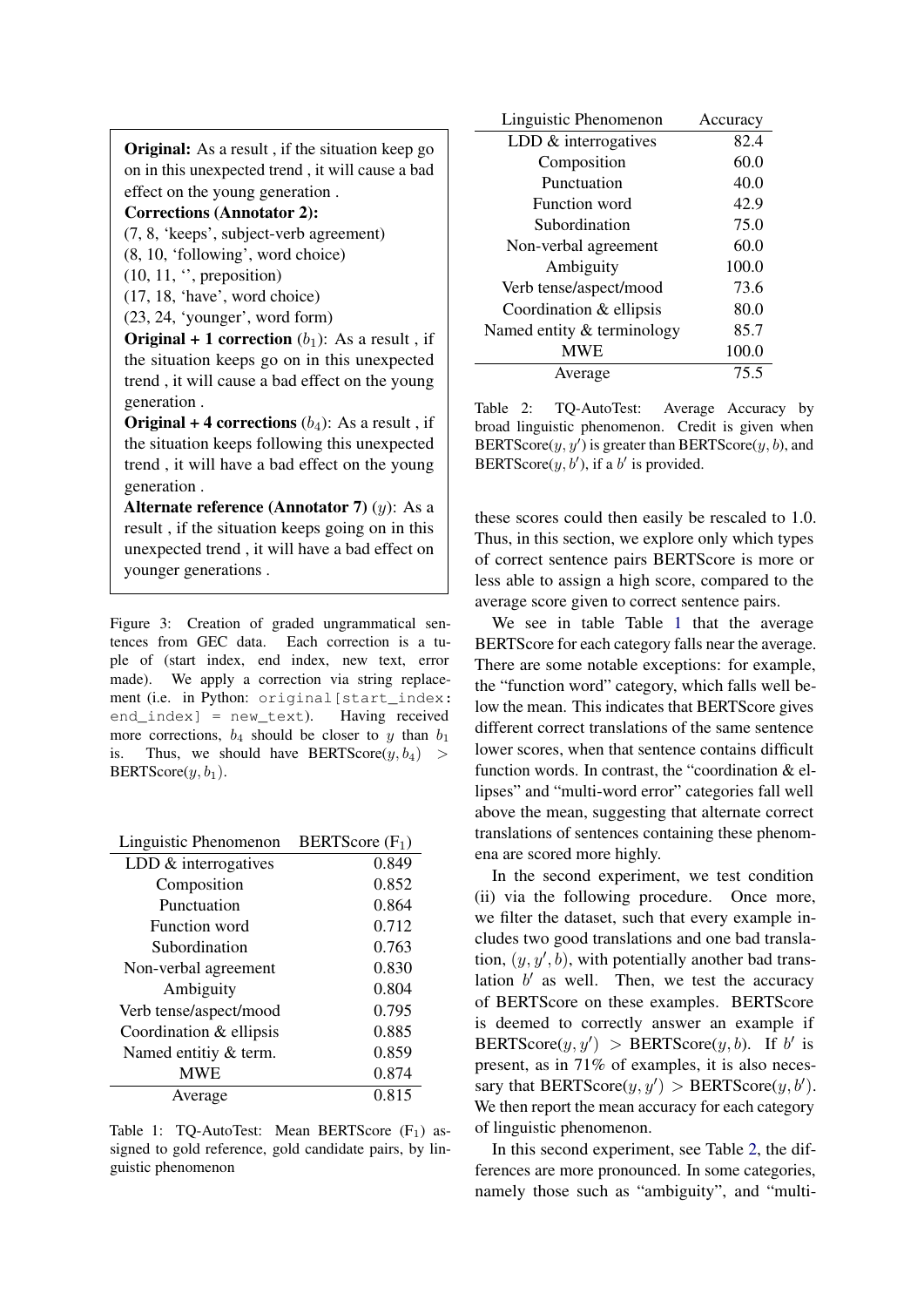<span id="page-5-0"></span>

| Error Type   | Count | BERTScore $(F_1)$ |
|--------------|-------|-------------------|
| reordering   | 135   | 0.560             |
| untranslated | 55    | 0.553             |
| lexical      | 171   | 0.584             |
| inflection   | 72    | 0.571             |
| derivation   | 16    | 0.537             |
| missing      | 164   | 0.578             |
| contraction  | 14    | 0.560             |
| Average      |       | 0.587             |

Table 3:  $PE<sup>2</sup>rr$ : Mean BERTScore (F<sub>1</sub>) for reference sentence pairs where the original machine translation contains at least one error of the given type.

word error" which are likely to result in totally incorrect word choice (i.e. an obvious lexical difference), BERTScore has a high accuracy. In contrast, BERTScore struggles with difficult punctuation as well as composition errors and function words; notably, the last category also has the lowest score in Table [1.](#page-4-1) These errors are all somewhat subtle. Errors in function words are by definition not errors in more obvious content words. Similarly, in compositional phenomena like phrasal verbs, an error can appear simply as the omission or incorrect substitution of a mere preposition.

In order to provide context for these results, we also run the second experiment (which corresponds to Table [2\)](#page-4-2) using BLEU score<sup>[4](#page-0-0)</sup> as our metric. As with BERTScore, we mark an example as correct when BLEU( $y, y'$ ) is greater than BLEU( $y, b$ ), and BLEU( $y, b'$ ), if a  $b'$  is provided. We omit the category-level results for brevity, but find that the mean accuracy for BLEU is significantly lower, at 36.2%, compared to 75.5% in Table [2.](#page-4-2) This suggests that although BERTScore is flawed, it is at least more accurate than BLEU.

# 5.2  $PE^2rr$

Using the  $PE<sup>2</sup>rr$  dataset, we again test conditions (i) and (ii). We use an approach like that taken with the TQ-AutoTest dataset. First, we filter out examples in which the two references translations provided are identical; in this case, the BERTScore will be trivially 1. For all other examples  $(y, y')$ , we compute BERTScore $(y, y')$ . Then, for each error category, we compute the mean BERTScore  $(F<sub>1</sub>)$  among all examples that contain at least one

<span id="page-5-1"></span>

| Error Type   | Acc. (Easy) | Acc. (Hard) |
|--------------|-------------|-------------|
| reordering   | 97.0        | 44.4        |
| untranslated | 100.0       | 72.7        |
| lexical      | 98.2        | 46.2        |
| inflection   | 100.0       | 50.0        |
| derivation   | 100.0       | 50.0        |
| missing      | 97.0        | 46.3        |
| contraction  | 100.0       | 50.0        |

Table 4:  $PE<sup>2</sup>rr$ : Average accuracy by error type, for both the easy and hard problem scenarios. Credit is given when BERTScore $(y, y')$  is greater than  $BERTScore(y, b)$ .

<span id="page-5-2"></span>

Figure 4: PE<sup>2</sup>rr: BERTScore accuracy on sentences with  $n$  errors, in the easy and hard scenarios.

of that error. Results are reported in Table [3.](#page-5-0)

We find that the average BERTScore assigned to pairs of correct translations in this dataset, 0.587, is much lower than in TQ-AutoTest, where the average BERTScore assigned to correct translations pairs was 0.815. Moreover,  $PE<sup>2</sup>$ rr examples with no errors in their machine translation have a higher BERTScore assigned to their correct translations.

Testing condition (ii) with the  $PE<sup>2</sup>rr$  dataset is somewhat more challenging. First, we filter out any of the machine translations that have no errors (as we need a bad translation to test condition (ii)). Normally, the next step would be to compute and compare, using our two references translations  $y, y'$ and one bad translation  $b$ , BERTScore $(y, y')$  and BERTScore $(y, b)$ .

However, a difficulty arises: while each example has two correct translations, and one incorrect machine translation, the two correct translations are not generated in the same way. One is a post-edit of the machine translation, while the other is an original reference, generated from the German text without the machine translation.

<sup>&</sup>lt;sup>4</sup>We calculate BLEU as implemented in the *multi-bleu.perl* script at [https://github.com/](https://github.com/moses-smt/mosesdecoder/blob/master/scripts/generic/multi-bleu.perl) [moses-smt/mosesdecoder/blob/master/](https://github.com/moses-smt/mosesdecoder/blob/master/scripts/generic/multi-bleu.perl) [scripts/generic/multi-bleu.perl](https://github.com/moses-smt/mosesdecoder/blob/master/scripts/generic/multi-bleu.perl)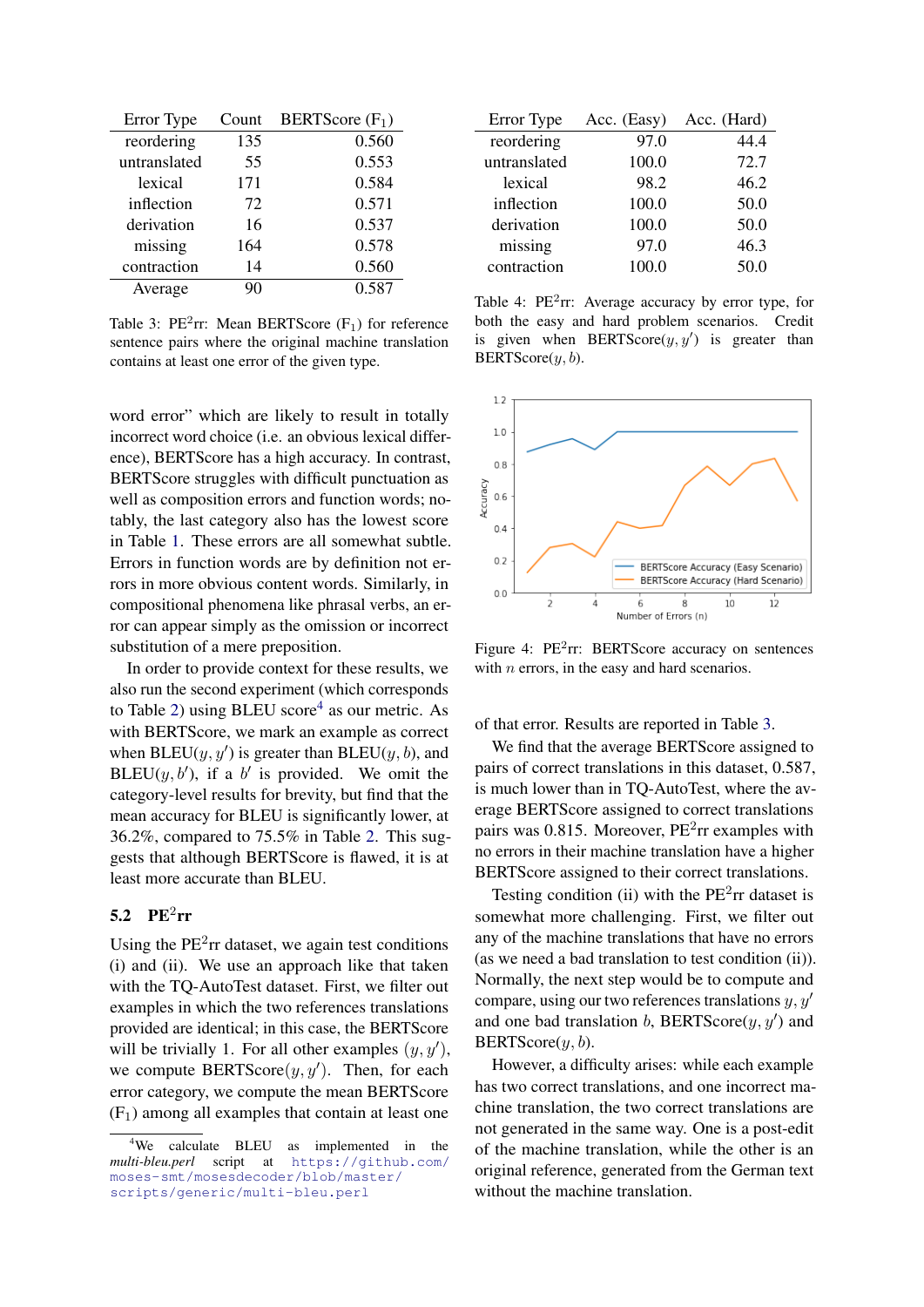If we choose the original reference to be  $y$ , and the post-edit to be  $y'$ , this is a fair comparison; however, if we choose the post-edit to be  $y$ , the task becomes much more challenging. This is because BERTScore $(y, b)$  will be comparing a post-edited machine translation to the original machine translation, and there will naturally be a good deal of overlap, even though b contains errors. So, we report results in two cases in Table [4:](#page-5-1) the easy case, where  $y$  is the original reference, and the hard case, where  $y$  is the post-edit.

This choice has a major effect on the ability of BERTScore to distinguish good translations from bad ones. When we choose the original reference as y, BERTScore has a high accuracy in all categories. In contrast, in the hard problem setting, BERTScore does poorly (at or below chance) in all categories except sentences with an untranslated word, which is likely easy for BERTScore to detect.

We again compare BERTScore to BLEU to contextualize our results for condition (ii) (in Table [4\)](#page-5-1). We find that once more BERTScore outperforms BLEU, which achieves accuracies below 50% in all categories in the easy setting, and below 13% in the hard setting. The disparity between the easy and hard setting performance reflects the fact that BLEU also struggles to penalize bad translations with high  $n$ -gram overlap, compared to those with less overlap.

Finally, to provide an alternate explanation for the trend in BERTScore accuracies, we plot in Fig-ure [4](#page-5-2) the BERTS core accuracy for examples with  $n$ errors, in both the easy and hard scenarios. While in the easy scenario, BERTScore has an accuracy near 1 for  $n \geq 5$ , in the hard scenario, the accuracy is lower, but increases with  $n$ . This suggests that it is easier for BERTScore to distinguish between translations that are good and those that are bad, but lexically similar to the postedited reference, when the latter contain more errors. Alternatively, we can view this as BERTScore being less sensitive to translation errors (except when they are numerous), and relatively more sensitive to the stylistic differences that exist between the post-edited and original reference sentences.

#### 5.3 Grammatical Error Correction

For GEC, we test all three conditions. To test the first, we use the 11 annotators' corrections to create post-edited versions  $(y_1, \ldots, y_{11})$  of the original sentences; these should all have the same mean-

<span id="page-6-0"></span>

Figure 5: GEC: Heatmap of Average BERTScore  $(F_1)$ assigned when comparing references from a given pair of annotators

<span id="page-6-1"></span>

| $n:$ # of                   | $b_n$ : With | $b_0$ : Without | $y'$ : Alternate |
|-----------------------------|--------------|-----------------|------------------|
| Errors                      | Errors       | Errors          | Reference        |
|                             | 0.841        | 0.850           | 0.865            |
| $\mathcal{D}_{\mathcal{L}}$ | 0.830        | 0.844           | 0.860            |
| $\mathcal{E}$               | 0.820        | 0.839           | 0.856            |
| 4                           | 0.814        | 0.828           | 0.847            |
| $\varsigma$                 | 0.812        | 0.821           | 0.842            |

Table 5: GEC: Average BERTScore  $(F_1)$  assigned when comparing a reference y to a)  $b_n$ , a sentence with n errors in it, b)  $b_0$ , the same sentence, but with all errors corrected, and c)  $y'$ , an alternate reference sentence.

ing. Then, we compute the mean BERTScore  $(F_1)$ for each pair of annotators' post edits; these are reported in Figure [5.](#page-6-0) The mean BERTScore falls in a very narrow range (0.84-0.88), except for Annotators 1 and 8, who provided similar annotations.

We test conditions (ii) and (iii) jointly. To do so, we need two correct translations, created independently of one another. We also need two partially correct translations (of different levels of correctness) and one correct translation; these must be created from the same set of edits, independent of the first two. To create these, we first select three annotators, and assign them roles: reference annotator, alternate reference annotator, and "error" annotator. Next, for  $n = 1, \ldots, 5$ , we filter out all examples where the error annotator made fewer than  $n$  error annotations. Then, for each example, the reference and alternate reference annotators' an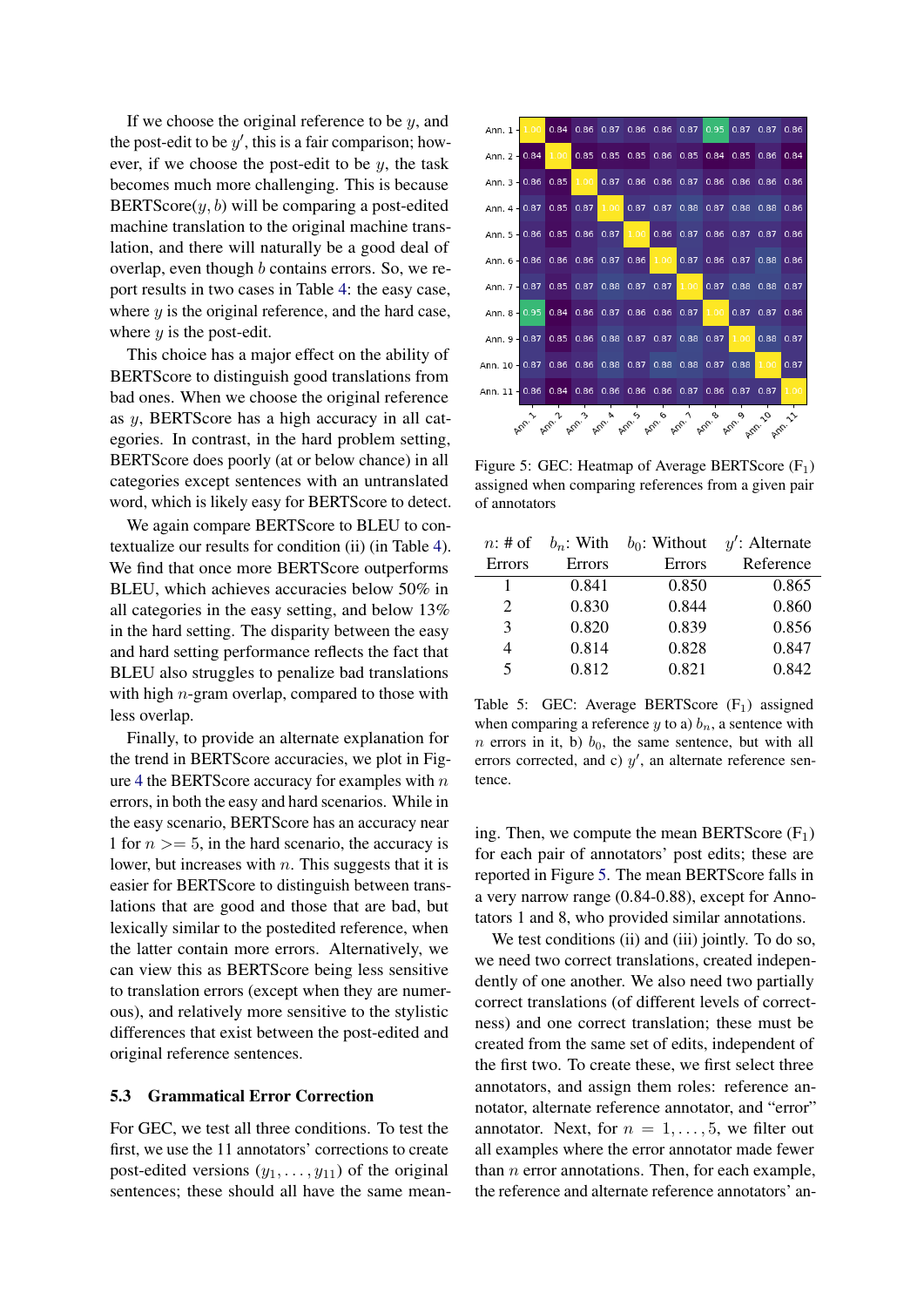notations are used to create one reference sentence  $(y)$  and alternate reference sentence  $(y')$ . The error annotator's annotations are used to create both a third, fully corrected sentence  $(b_0)$ , and a sentence with *n* errors in it  $(b_n)$ ; the errors that remain are chosen at random.

Finally, we compute BERTScore $(y, y')$ , BERTScore $(y, b_0)$ , and BERTScore $(y, b_n)$ ; the mean values for each of these is reported in Table [5.](#page-6-1) Note that although  $b_0$  and  $y'$  have no errors, their mean BERTScore still changes with  $n$  because we filter out examples that have fewer than  $n$ errors according to the error annotator. Thus, the downward trend with growing  $n$  reflects the fact that, as the number of errors in a sentence increases, the annotators' corrections diverge.

We can see that BERTScore does respect conditions (ii) and (iii) within the GEC data. The alternate reference and error-free sentence are always assigned a higher score than the sentence with errors (ii). Moreover, the sentences with more errors are assigned a lower score than those containing fewer errors (iii).

Also of note is the absolute magnitude of the BERTScores assigned in this experiment, which is much higher than those in the prior  $PE<sup>2</sup>rr$  experiment. The mean BERTScore assigned to even examples containing 5 errors (0.812, Table [5\)](#page-6-1), is much higher than the mean BERTScore assigned to PE<sup>2</sup>rr reference pairs (0.587, Table [3\)](#page-5-0). As before, we suggest that this occurs due to sensitivity to style. Although  $b<sub>5</sub>$  contains errors, it is stylistically similar to the reference, as they are both edits of the same sentence; in contrast, the two references in the  $PE<sup>2</sup>rr$  dataset are very distinct from one another.

Finally, we perform this same evaluation with BLEU, again omitting full results for brevity. We find that BLEU, regardless of  $n$ , gives the alternate reference  $y'$  a higher score than the other sentences. However, the BLEU scores assigned to  $b_n$  and  $b_0$ were similar, and  $b_0$  did not consistently receive higher scores. Thus, we conclude that BERTScore also performs better on this task.

## 6 Discussion

From our experiments on three datasets, we draw three main findings. First, we find that the performance of BERTScore with respect to conditions (i) and (ii) can vary based on linguistic phenomena. Second, while BERTScore is generally capable, it has difficulties on a challenge dataset that

tasks it with penalizing lexically similar incorrect translations and preferring translations that are lexically different but more correct. Third, BERTScore does, in certain circumstances, respect our third condition—it ranks worse bad translations below better bad translations.

With respect to the first finding, penalizing translations that incorrectly render function words seems to be the most difficult for BERTScore. In TQ-Autotest, this includes sentences with tag questions; in one example, the reference is "You're crazy, aren't you?", and secondary good translation is "You're crazy, right?", while incorrect sentences are "You're crazy, or?" and "You're crazy, are not you?". That is, the differences do not affect the main content of the sentence. In contrast, sentences with incorrectly resolved word ambiguity or larger, multi-word errors were easily penalized.

The second finding also confirms that BERTScore can more easily detect bad translations when there is less lexical overlap. In the easy problem setting, where both the good and bad candidate translations were lexically distinct from the reference, BERTScore easily distinguished the good translation from the bad. But, in the hard problem setting, where the bad translation has high lexical overlap with and was stylistically similar to the reference, BERTScore struggled. Due to this style sensitivity, BERTScore may be better-suited to scoring candidates from widely-differing systems, as opposed to closely-related systems, or multiple candidates from one system.

Our third finding, provides more positive results. In the GEC scenario, BERTScore was able to fulfill all three of the conditions we defined. It not only gave high scores to similar sentences and worse scores to sentences with errors; it also gave better scores to more grammatically correct sentences, even when they were not perfectly correct.

Unfortunately, the GEC dataset does not necessarily reflect the kinds of errors that occur in machine translation. It focuses primarily on grammatical errors, and thus contains fewer semantic errors. Moreover, since the GEC annotators had only the incorrect text, and no source text to work with, their annotations are occasionally in disagreement, as they each independently inferred the intended meaning of the incorrect text.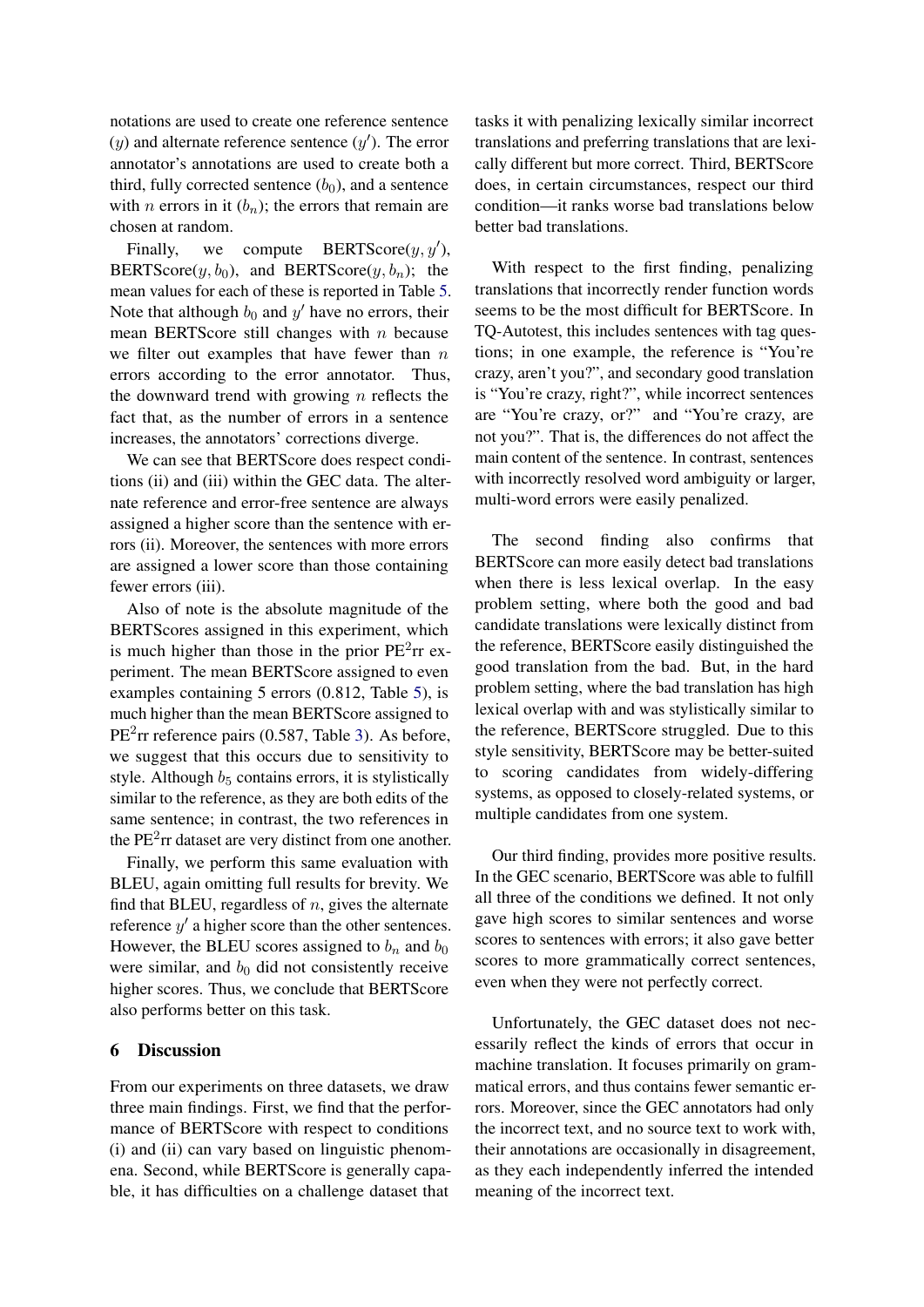# 7 Related Work

The original paper introducing BERTScore [\(Zhang](#page-10-0) [et al.,](#page-10-0) [2020\)](#page-10-0) naturally compared BERTScore's correlations with human judgments to that of other metrics. However, various other surveys of MT metrics, as well as datasets and methodologies have been conducted, offering insights into how MT system and metric performance should be measured.

Naturally, the WMT Metrics task, most recently run in 2020 [\(Mathur et al.,](#page-9-16) [2020b\)](#page-9-16) is one such forum for the evaluation of metrics. In this last iteration, metrics were evaluated based on their correlation with human judgment scores on the sentence, paragraph, and document level. BERTScore was not included even in the most recent iteration of the metrics task.

More recently, [Kocmi et al.](#page-9-17) [\(2021\)](#page-9-17) run a large-scale comparison of MT metrics, including BERTScore using a large dataset of translations with human judgments; they find that BERTScore's performance is middle-of-the-road, though better than BLEU, and recommend COMET [\(Rei et al.,](#page-9-2) [2020\)](#page-9-2) for general use.

Unfortunately, while these studies evaluate MT metrics, using human judgments alone cannot tell us when or why they may succeed or fail. In response to the results of 2019 WMT Metrics Task [\(Ma et al.,](#page-9-18) [2019\)](#page-9-18), [Mathur et al.](#page-9-19) [\(2020a\)](#page-9-19) note that correlations of metrics with human judgment can be highly sensitive to the number of systems in question, as well as outliers.

[Fomicheva and Specia](#page-9-6) [\(2019\)](#page-9-6) propose moving beyond correlation with human judgment alone as a standard for MT metric evaluation. To this end, they conduct a comprehensive study of MT metrics, and review datasets that have more finegrained error and quality annotations. Despite this, datasets for MT metric evaluation with linguistic annotations or other annotations regarding sentence content are few.

### 8 Conclusion

BERTScore is a new metric for MT evaluation that uses BERT, and is as a result difficult to interpret. We define desiderata for BERTScore and other such metrics' performance, and use targeted datasets to find when BERTScore fails. We find that BERTScore fails to assign low scores when a bad candidate sentence has high lexical overlap with the reference in terms of content words. Despite this, in less challenging scenarios, BERTscore

does well, and is able to rank sentences in order of their quality. Moreover, BERTScore outperforms BLEU score across the datasets and conditions we tested. However, these experiments are limited in scope, due to limited available data with appropriate annotations. Development of datasets for MT metric evaluation with linguistic annotation would aid in further work on this topic.

#### Acknowledgments

The authors would like to acknowledge the support of the grant 825303 (Bergamot) of the European Union's Horizon 2020 research and innovation programme (Michael Hanna), and 19-26934X (NEUREM3) of the Czech Science Foundation (Ondřej Bojar). Computational resources were supplied by the project "e-Infrastruktura CZ" (e-INFRA CZ ID:90140) supported by the Ministry of Education, Youth and Sports of the Czech Republic.

### References

- <span id="page-8-1"></span>Sriram Balasubramanian, Naman Jain, Gaurav Jindal, Abhijeet Awasthi, and Sunita Sarawagi. 2020. [What's in a name? are BERT named entity represen](https://doi.org/10.18653/v1/2020.repl4nlp-1.24)[tations just as good for any other name?](https://doi.org/10.18653/v1/2020.repl4nlp-1.24) In *Proceedings of the 5th Workshop on Representation Learning for NLP*, pages 205–214, Online. Association for Computational Linguistics.
- <span id="page-8-3"></span>Christopher Bryant and Hwee Tou Ng. 2015. [How far](https://doi.org/10.3115/v1/P15-1068) [are we from fully automatic high quality grammati](https://doi.org/10.3115/v1/P15-1068)[cal error correction?](https://doi.org/10.3115/v1/P15-1068) In *Proceedings of the 53rd Annual Meeting of the Association for Computational Linguistics and the 7th International Joint Conference on Natural Language Processing (Volume 1: Long Papers)*, pages 697–707, Beijing, China. Association for Computational Linguistics.
- <span id="page-8-2"></span>Kevin Clark, Urvashi Khandelwal, Omer Levy, and Christopher D. Manning. 2019. [What does BERT](https://doi.org/10.18653/v1/W19-4828) [look at? an analysis of BERT's attention.](https://doi.org/10.18653/v1/W19-4828) In *Proceedings of the 2019 ACL Workshop BlackboxNLP: Analyzing and Interpreting Neural Networks for NLP*, pages 276–286, Florence, Italy. Association for Computational Linguistics.
- <span id="page-8-0"></span>Jacob Devlin, Ming-Wei Chang, Kenton Lee, and Kristina Toutanova. 2019. [BERT: Pre-training of](https://doi.org/10.18653/v1/N19-1423) [deep bidirectional transformers for language under](https://doi.org/10.18653/v1/N19-1423)[standing.](https://doi.org/10.18653/v1/N19-1423) In *Proceedings of the 2019 Conference of the North American Chapter of the Association for Computational Linguistics: Human Language Technologies, Volume 1 (Long and Short Papers)*, pages 4171–4186, Minneapolis, Minnesota. Association for Computational Linguistics.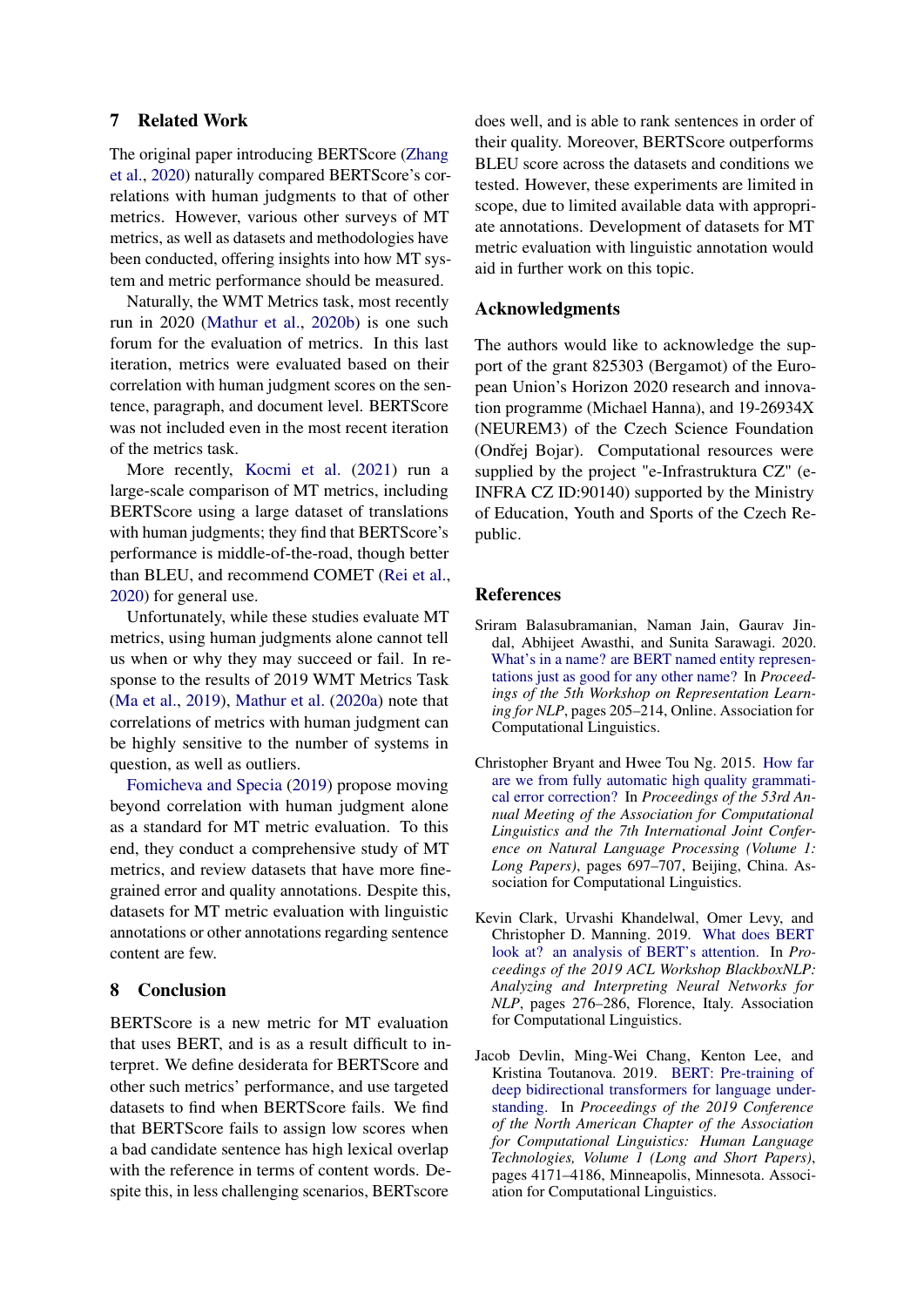- <span id="page-9-3"></span>Allyson Ettinger. 2020. [What BERT Is Not: Lessons](https://doi.org/10.1162/tacl_a_00298) [from a New Suite of Psycholinguistic Diagnostics](https://doi.org/10.1162/tacl_a_00298) [for Language Models.](https://doi.org/10.1162/tacl_a_00298) *Transactions of the Association for Computational Linguistics*, 8:34–48.
- <span id="page-9-6"></span>Marina Fomicheva and Lucia Specia. 2019. [Taking](https://doi.org/10.1162/coli_a_00356) [MT Evaluation Metrics to Extremes: Beyond Corre](https://doi.org/10.1162/coli_a_00356)[lation with Human Judgments.](https://doi.org/10.1162/coli_a_00356) *Computational Linguistics*, 45(3):515–558.
- <span id="page-9-10"></span>Goran Glavas and Ivan Vulić. 2021. Is supervised syntactic parsing beneficial for language understanding tasks? an empirical investigation. In *EACL*.
- <span id="page-9-7"></span>John Hewitt and Christopher D. Manning. 2019. [A](https://doi.org/10.18653/v1/N19-1419) [structural probe for finding syntax in word repre](https://doi.org/10.18653/v1/N19-1419)[sentations.](https://doi.org/10.18653/v1/N19-1419) In *Proceedings of the 2019 Conference of the North American Chapter of the Association for Computational Linguistics: Human Language Technologies, Volume 1 (Long and Short Papers)*, pages 4129–4138, Minneapolis, Minnesota. Association for Computational Linguistics.
- <span id="page-9-9"></span>Phu Mon Htut, Jason Phang, Shikha Bordia, and Samuel R. Bowman. 2019. Do attention heads in bert track syntactic dependencies? *ArXiv*, abs/1911.12246.
- <span id="page-9-17"></span>Tom Kocmi, Christian Federmann, Roman Grundkiewicz, Marcin Junczys-Dowmunt, Hitokazu Matsushita, and Arul Menezes. 2021. [To ship or not to](http://arxiv.org/abs/2107.10821) [ship: An extensive evaluation of automatic metrics](http://arxiv.org/abs/2107.10821) [for machine translation.](http://arxiv.org/abs/2107.10821)
- <span id="page-9-1"></span>Alon Lavie and Abhaya Agarwal. 2007. Meteor: An automatic metric for mt evaluation with high levels of correlation with human judgments. In *Proceedings of the Second Workshop on Statistical Machine Translation*, StatMT '07, page 228–231, USA. Association for Computational Linguistics.
- <span id="page-9-18"></span>Qingsong Ma, Johnny Wei, Ondřej Bojar, and Yvette Graham. 2019. [Results of the WMT19 metrics](https://doi.org/10.18653/v1/W19-5302) [shared task: Segment-level and strong MT sys](https://doi.org/10.18653/v1/W19-5302)[tems pose big challenges.](https://doi.org/10.18653/v1/W19-5302) In *Proceedings of the Fourth Conference on Machine Translation (Volume 2: Shared Task Papers, Day 1)*, pages 62–90, Florence, Italy. Association for Computational Linguistics.
- <span id="page-9-13"></span>Vivien Macketanz, Renlong Ai, Aljoscha Burchardt, and Hans Uszkoreit. 2018. [TQ-AutoTest – an au](https://aclanthology.org/L18-1142)[tomated test suite for \(machine\) translation qual](https://aclanthology.org/L18-1142)[ity.](https://aclanthology.org/L18-1142) In *Proceedings of the Eleventh International Conference on Language Resources and Evaluation (LREC 2018)*, Miyazaki, Japan. European Language Resources Association (ELRA).
- <span id="page-9-19"></span>Nitika Mathur, Timothy Baldwin, and Trevor Cohn. 2020a. [Tangled up in BLEU: Reevaluating the eval](https://doi.org/10.18653/v1/2020.acl-main.448)[uation of automatic machine translation evaluation](https://doi.org/10.18653/v1/2020.acl-main.448) [metrics.](https://doi.org/10.18653/v1/2020.acl-main.448) In *Proceedings of the 58th Annual Meeting of the Association for Computational Linguistics*, pages 4984–4997, Online. Association for Computational Linguistics.
- <span id="page-9-16"></span>Nitika Mathur, Johnny Wei, Markus Freitag, Qing-song Ma, and Ondřej Bojar. 2020b. [Results of](https://aclanthology.org/2020.wmt-1.77) [the WMT20 metrics shared task.](https://aclanthology.org/2020.wmt-1.77) In *Proceedings of the Fifth Conference on Machine Translation*, pages 688–725, Online. Association for Computational Linguistics.
- <span id="page-9-15"></span>Hwee Tou Ng, Siew Mei Wu, Ted Briscoe, Christian Hadiwinoto, Raymond Hendy Susanto, and Christopher Bryant. 2014. [The CoNLL-2014 shared task on](https://doi.org/10.3115/v1/W14-1701) [grammatical error correction.](https://doi.org/10.3115/v1/W14-1701) In *Proceedings of the Eighteenth Conference on Computational Natural Language Learning: Shared Task*, pages 1–14, Baltimore, Maryland. Association for Computational Linguistics.
- <span id="page-9-0"></span>Kishore Papineni, Salim Roukos, Todd Ward, and Wei-Jing Zhu. 2002. Bleu: a method for automatic evaluation of machine translation. In *Proceedings of the 40th annual meeting of the Association for Computational Linguistics*, pages 311–318.
- <span id="page-9-4"></span>Thang M. Pham, Trung Bui, Long Mai, and Anh Nguyen. 2020. [Out of order: How important is the](http://arxiv.org/abs/2012.15180) [sequential order of words in a sentence in natural](http://arxiv.org/abs/2012.15180) [language understanding tasks?](http://arxiv.org/abs/2012.15180)
- <span id="page-9-14"></span>Maja Popović and Mihael Arčan. 2016. [PE2rr cor](https://aclanthology.org/L16-1005)[pus: Manual error annotation of automatically pre](https://aclanthology.org/L16-1005)[annotated MT post-edits.](https://aclanthology.org/L16-1005) In *Proceedings of the Tenth International Conference on Language Resources and Evaluation (LREC'16)*, pages 27–32, Portorož, Slovenia. European Language Resources Association (ELRA).
- <span id="page-9-11"></span>Abhilasha Ravichander, Eduard Hovy, Kaheer Suleman, Adam Trischler, and Jackie Chi Kit Cheung. 2020. [On the systematicity of probing contextual](https://aclanthology.org/2020.starsem-1.10)[ized word representations: The case of hypernymy](https://aclanthology.org/2020.starsem-1.10) [in BERT.](https://aclanthology.org/2020.starsem-1.10) In *Proceedings of the Ninth Joint Conference on Lexical and Computational Semantics*, pages 88–102, Barcelona, Spain (Online). Association for Computational Linguistics.
- <span id="page-9-2"></span>Ricardo Rei, Craig Stewart, Ana C Farinha, and Alon Lavie. 2020. [COMET: A neural framework for MT](https://www.aclweb.org/anthology/2020.emnlp-main.213) [evaluation.](https://www.aclweb.org/anthology/2020.emnlp-main.213) In *Proceedings of the 2020 Conference on Empirical Methods in Natural Language Processing (EMNLP)*, pages 2685–2702, Online. Association for Computational Linguistics.
- <span id="page-9-12"></span>Ieva Staliunaite and Ignacio Iacobacci. 2020. Compositional and lexical semantics in roberta, bert and distilbert: A case study on coqa. In *EMNLP*.
- <span id="page-9-8"></span>Ian Tenney, Patrick Xia, Berlin Chen, Alex Wang, Adam Poliak, R Thomas McCoy, Najoung Kim, Benjamin Van Durme, Samuel R. Bowman, Dipanjan Das, and Ellie Pavlick. 2019. [What do you learn](http://arxiv.org/abs/1905.06316) [from context? probing for sentence structure in con](http://arxiv.org/abs/1905.06316)[textualized word representations.](http://arxiv.org/abs/1905.06316)
- <span id="page-9-5"></span>Eric Wallace, Yizhong Wang, Sujian Li, Sameer Singh, and Matt Gardner. 2019. [Do NLP models know](https://doi.org/10.18653/v1/D19-1534) [numbers? probing numeracy in embeddings.](https://doi.org/10.18653/v1/D19-1534) In